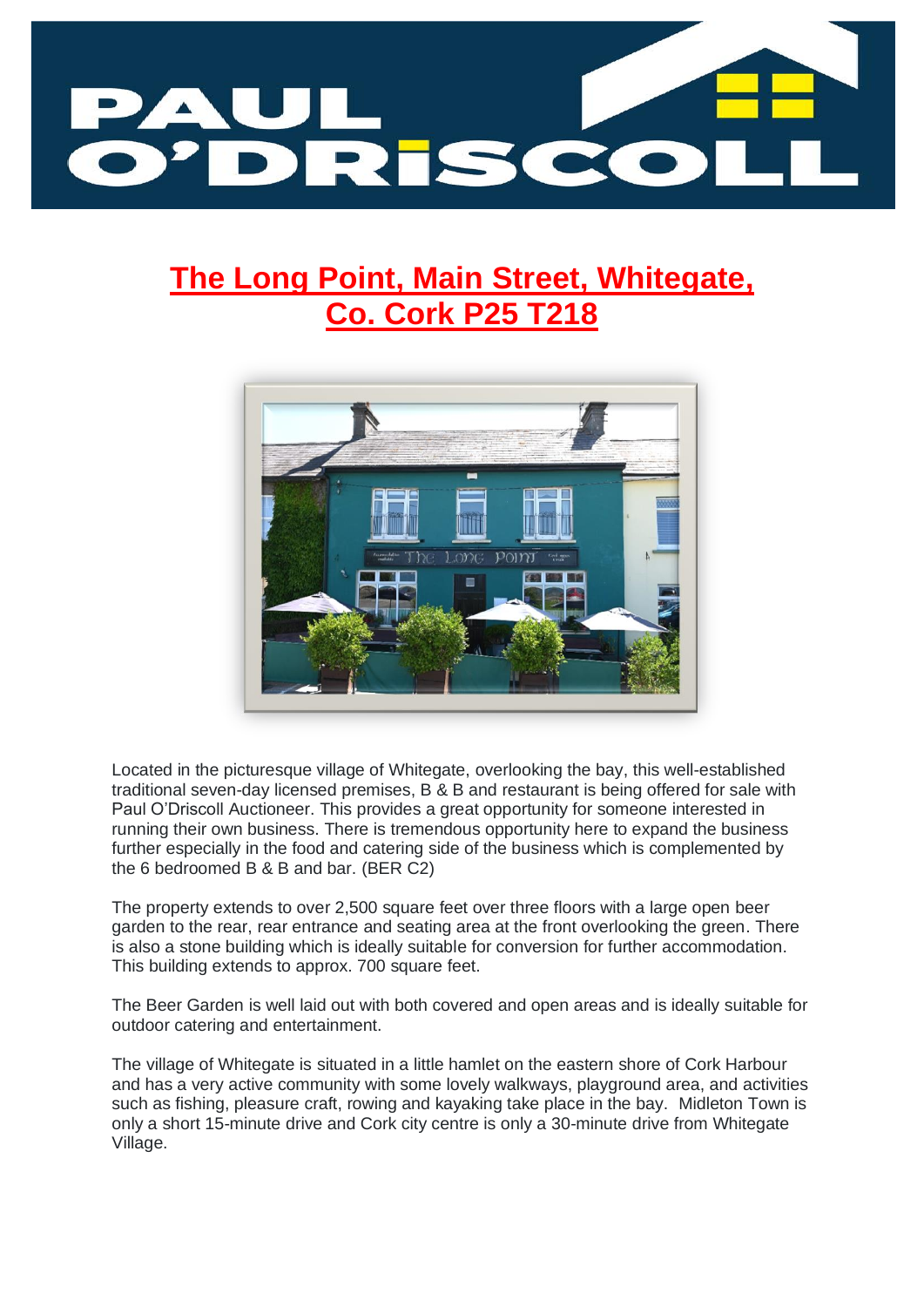

#### **ACCOMMODATION**

#### **Main Bar: 21'4 X 32'**

Tiled flooring. Large Mahoney counter with chilled bar lines on draft with solid Mahoney shelving to the rear. Exposed timber beamed ceiling and raised heart fireplace with fitted wood burning stove. Exposed stone featured wall. Raised snug area. Large windows overlooking green area. Full range of dishwashing machine and glass-fronted display fridges. One Till.

## **Pool and Darts Room: 18' X 19'5''**

Exit door. Timber flooring. Large window. Open fireplace with timber surround. T.V. point.

## **Hallway to toilets: 4' x 9'8"**

Tiled flooring. Timber panelling.

## **Ladies Toilets: 8'6" x 10'**

3 Cubicles. 1 wash hand basin. Fully tiled

**Men's Toilets: 8' x 9'6"**

1 Toilet. Urinal. Wash hand basin. Fully tiled

## **Behind Main Bar – Cold Room: 12'4" x 9'**

## **2 Storey stone Building: 14'2" X 25'4"**

Presently used as store room. Ideally suitable for conversion to accommodation.

**Beer Garden: 14'2" x 25'3"**

Paved Flooring. Exposed stone wall. Timber and Perplex roof.

## **Flower garden second yard:**

Open walled in rear access to side road with some seated area.

#### **Marquee:**

Paved flooring.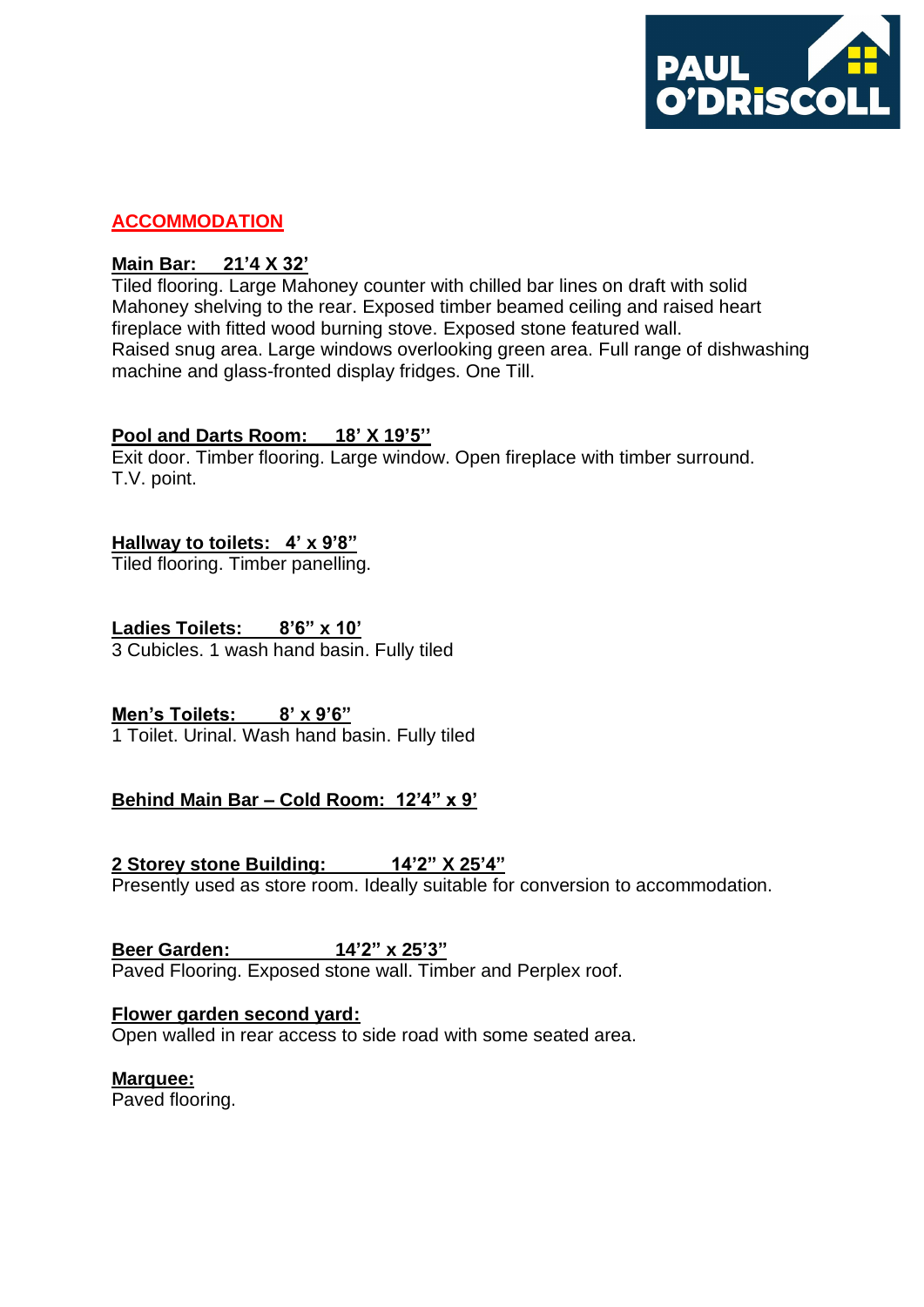

## **Semi-Commercial Kitchen: 14'6" x 11'6"**

Tiled flooring. Fully fitted wall and floor units. Large gas hob with industrial extractor overhead.

# **First Floor:**

Pine Staircase. Stairs and landing carpeted leading to bedrooms. Radiator.

#### **Bedroom 1: 13'3" X 13'4''**

Laminated timber flooring. Radiator. Built in Wardrobe.

# **Ensuite: 9' x 9'4"**

Large walk in Shower unit. Jacuzzi bath. Wash hand basin. Fully tiled wall and floor. Window.

#### **Bedroom 2/Living Room:** 9'10" X 21'3"

Large window overlooking waterfront. T. V Point. Cast Iron Ornate Fireplace. Laminate Flooring. Radiator.

## **Bedroom 3: 9'4" X 16'**

Laminate flooring. Large window overlooking waterfront. Radiator.

## **Bedroom 4: 9'10" X 16'**

Laminate flooring. Large window overlooking waterfront. Radiator.

## **Bathroom: 6'2" x 6'10"**

Tiled flooring. Walk in Shower unit.

Toilet. Wash hand basin. Timber panelling Surround. Window.